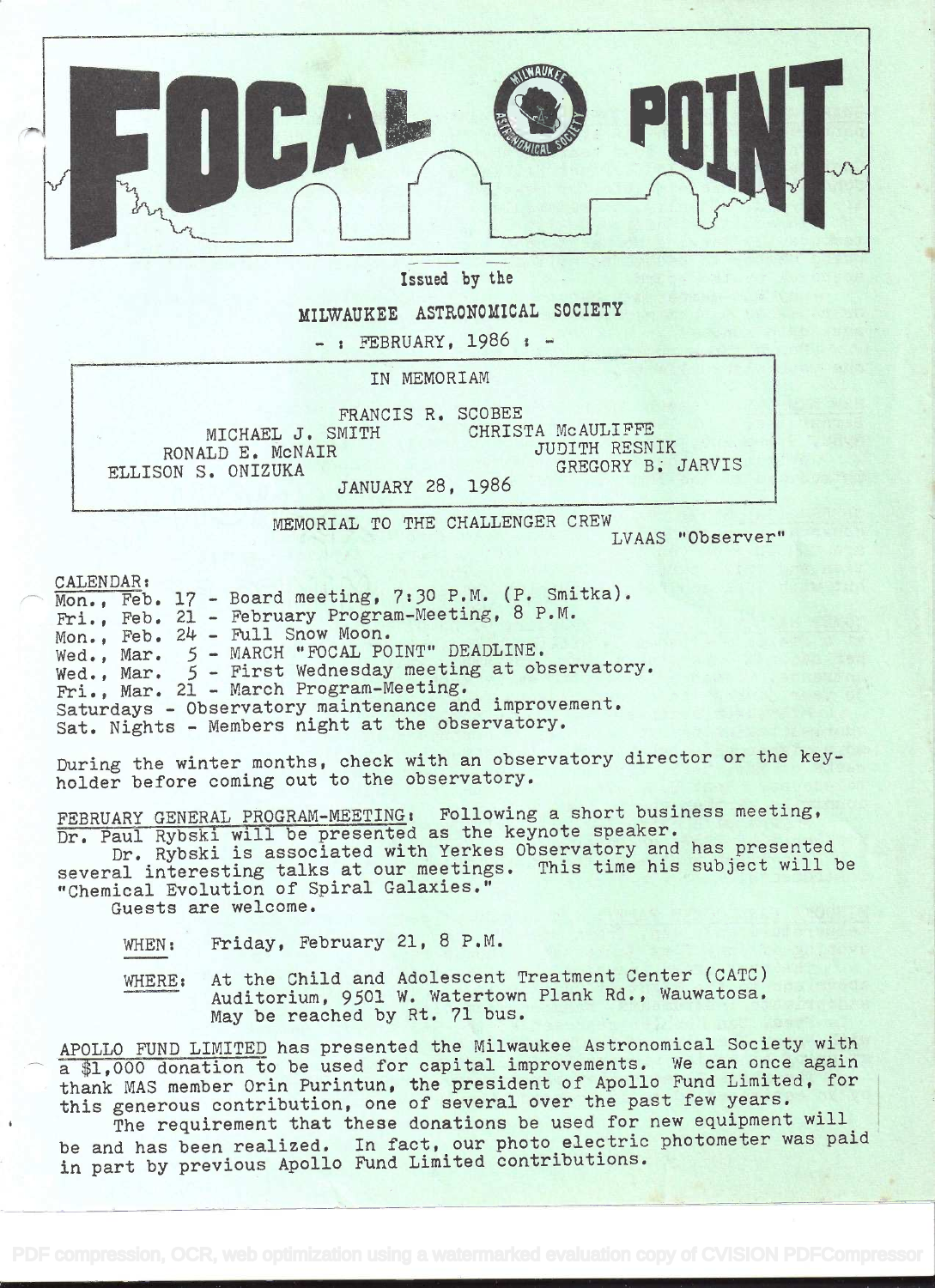BOARD MEMBER CANDIDATES NEEDED; The May general meeting is, for the most part, taken up with the election of Society governors.

There will be four board member vacancies. Terms expire for Brian Ganiere, Frank Roldan, Peter Smitka, and John Wiesen. Frank Roldan and John Wiesen are eligible for re-election, so at least two new candidates are needed. Ideally, there should be several candidates for each post.

In addition, officers will be elected by the board. Brian will be temporarily leaving so we'll need a secretary. You do not need to be a board member to become an officer. You may volunteer and submit to approval by the board.

Any MAS member may become a board member. He/she may be re-elected or replaced by nominees, volunteers, or recommended persons who have agreed to run.

Board terms run three years with a two-term limit. Officers serve one year with unlimited re-election.

NEW MEMBERS: Joseph Bainbridge, Milwaukee; Matthew McNeely, wife Bernardine, sons Terry and Marc, daughter Lica, Brown Deer; and Richard Rydz, Milwaukee, are the most recent additions to our roster,

Welcome to the Milwaukee Astronomical Society. Everyone will be introduced at the February meeting.

OBSERVATORY NEWS: Thanks to Nick Nichols for recently plowing the observatory parking lot. Again, make sure the darkroom and washroom doors are CLOSED when you leave, The 26" telescope is semi-useable. Declination and drive parts are finished. The dome shutter is giving trouble, but with luck and help everything should be completed this year.

COMET HALLEY UPDATE: On February 9, Comet Halley will whiz around the sun at a distance of some 54 million miles, at the breakneck speed of 34 miles per second! Sporting a long, gossamery tail, it will make another grand entrance, viewable low in the early morning sky, as it embarks on its long, 38 year journey to a turn-back somewhere at the edge of the solar system.

Milwaukee observers will have to get up an hour and a half before sunrise beginning Feb. 24. As it reappears in the E-SE, Comet Halley will move higher and higher until it reaches best northern viewing during the weeks of Mar. 8-21, Apr. 2-13. You'll need a binocular or low-powered telescope. Best U.S. viewing will be from south Florida, better yet from countries farther south. See P. 150 in Feb., 1986 "Sky & Telescope."

Anyone with extra "Mr. Halley's Comet" guide books should call Dan Koehler (662-2987) or Peter Smitka (785-0926) as soon as possible.

Excellent photos of the comet have been made through MAS observatory instruments.

MINOOKA PARK COMET PARTY: Thousands of people braved the icy-cold temperature and deep, fresh snow to view Comet Halley in the early moonless evening of Jan. 7 at Waukesha's Minooka Park.

The vast crowd, causing a traffic jam, saw the 4th magnitude visitor above and to the right of Jupiter in a crystal clear sky through Society and private instruments, ranging from binoculars to large Dobsonians.

Pres. Dan Koehler represented the MAS through an on-camera interview with Nancy Chandler of TV Channel 6 (WTMJ-TV6). Lee Keith led a large group of binocular viewers in finding Comet Halley.

The three Comet Halley parties sponsored by the MAS have been attended by an estimated 10 to 12 thousand people: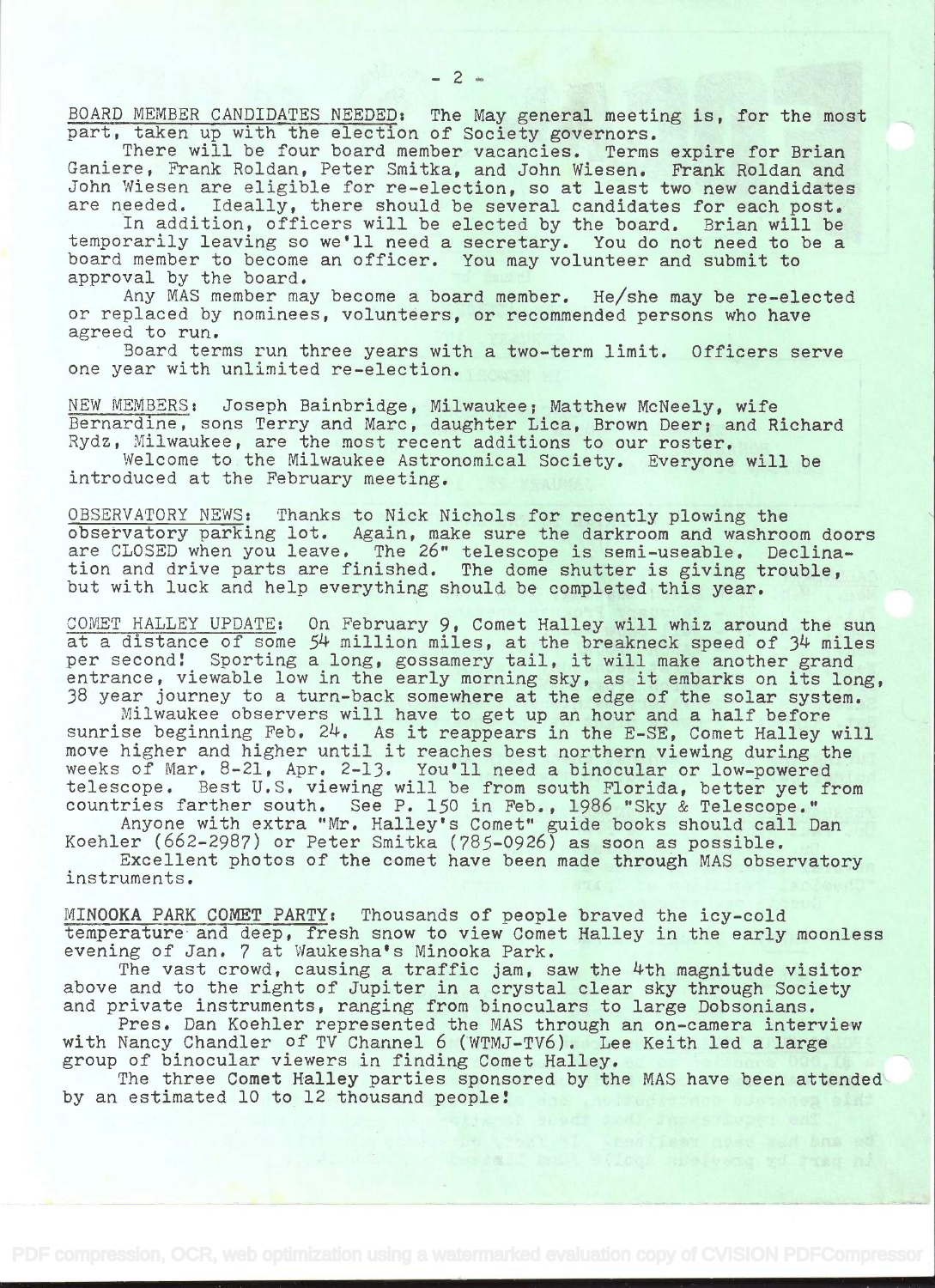AN EDITORIAL: The past three decades have been exciting as far as amateur astronomy is concerned. First Echo, then the moon walks, the planet flybys, and now, Halley's Comet.

Large crowds of people turned out everywhere, even in freezing cold and deep snow to catch a glimpse of a difficult object even for a trained observer, for the adventure and to say "I saw it!"

Many people who bought optical instruments to view Comet Halley were disappointed when they didn't see the glorious glowing object with the gauzy tail shown in old 1910 photos (we all were warned.) But this is a blessing in disguise. All is not lost. The splendors of the sky are still there. Other more spectacular comets, with tails, occasionally appear. According to Rodger Gordon, a prolific, common sense writer for the Lehigh Valley Am. Ast. Society, Inc. "Observer," 1986 will prove a year to remember for all astronomers because the summer skies will abound<br>with all of the planets in favorable opposition or elongation. The more with all of the planets in favorable opposition or elongation. adventurous can try for Uranus and Neptune. The next similar event will occur in mid-2018. There'll even be an annular/total eclipse of the sun in. October!

There are lots of things to see out there, so don't put your 'scopes and binocular in the closet with your dusty computer. Do the Herschel or Messier list, time occultations, seek comets, plot variables and binaries. And don't forget our solar system "backyard."

You didn't waste any money if you bought a quality product, only if you don't use it. Every amateur Society has people who will show you how.

FOR SALE: Meade 8" #2080 Schmidt-Cassegrain reflecting telescope with many options. Priced at \$700. Please call George Wucivic, W262-S8610 Oakdale Dr., Mukwonago, Wis. 53149, 662-2361.

FOR SALE: 8" glass mirror kit with pitch for holding and abrasives. Includes 10" x 66" aluminum tube. Priced at \$30. Please contact Ed Bren at 2439 S. 78th St., West Allis, Wis., 53219, 541-2117.

FOR SALE: Meade 8" Schmidt-Cassegrain model 2080 LX with high transmission coating, off axis guider, tripod, wedges, plus many accessories. Priced at \$1500. Please call Lloyd Broehm, 6293 Fleetwood Ct., Greendale, Wis. 53129, 421-2277 or 671-6550.

"NORTHERN LIGHTS," the quarterly received by all MAS members, will soon publish the March issue. Editor James Fox welcomes short, informative astronomical articles from his readers. He will edit where necessary.

If you have something of interest to other amateurs, please jot it down and send the item to Mr. James Fox, 14601 55th St. S, Afton, MN. 55001.

## GRAZING OCCULTATIONS:

| NIGHT OF     | $MAG$ . | TIME       | % SUNLIGHT | CUSP ANGLE       | RATING    |
|--------------|---------|------------|------------|------------------|-----------|
| Mar. $14-15$ | 7.4     | 3:06 PM    |            | 1.4N             | Favorable |
| Mar. 18-19   | 8.0     | $10:51$ PM | 54         | 7.0N             | Marginal  |
| Mar. 19-20   | 6.4     | $11:43$ PM | 64         | 7.5N             | Favorable |
| Apr. 14-15   |         | $7:34$ PM  | 27         | 7.7 <sub>N</sub> | Marginal  |

For details, call Virgil Tangney (327-7976). Participants in graze expeditions can deduct expenses for tax purposes. Gerry Samolyk (475-9418) has forms.